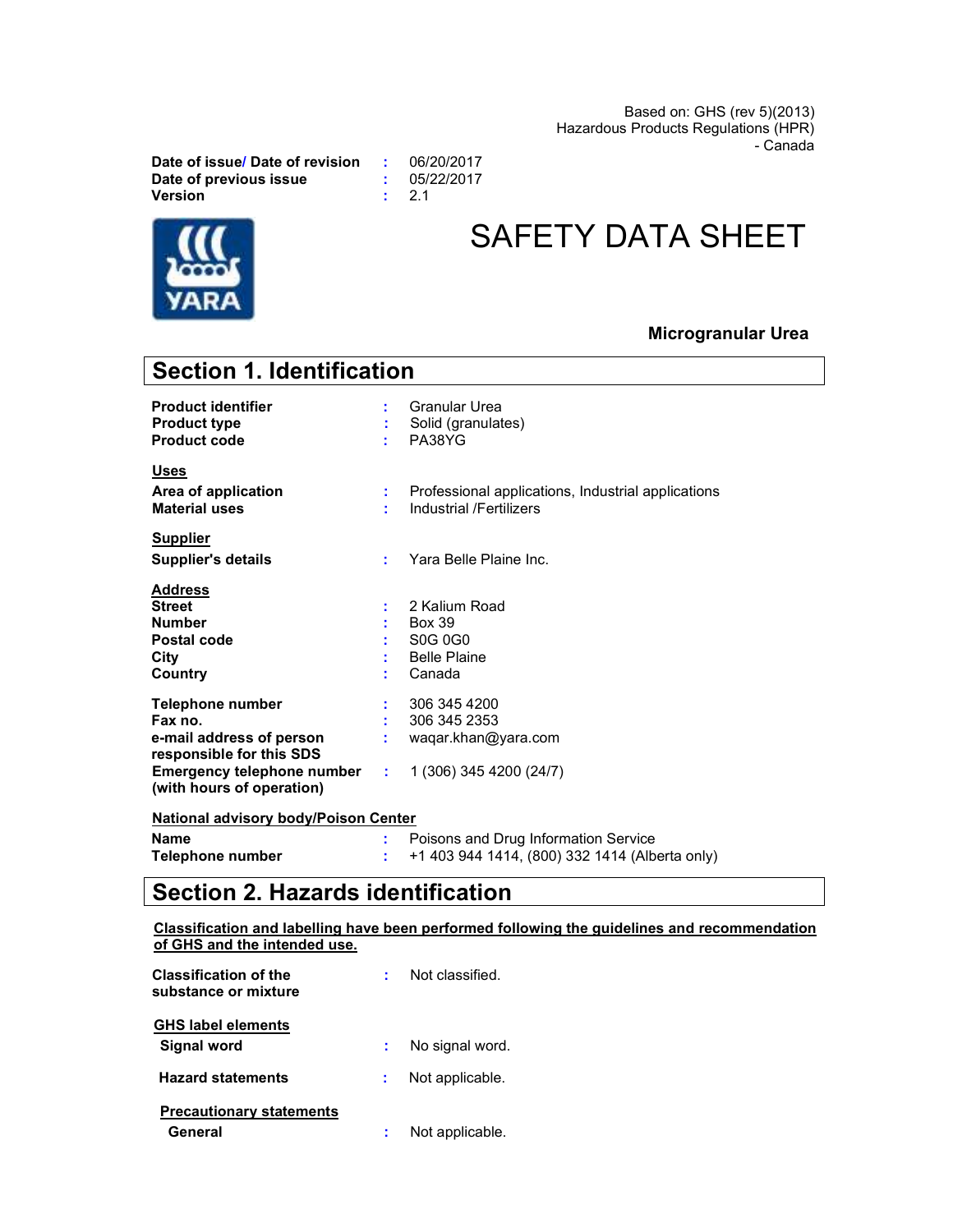# Section 3. Composition/information on ingredients

| Ingredient name                     | <b>CAS number</b> | ℅<br>(w/w) |
|-------------------------------------|-------------------|------------|
| <b>CAS number</b>                   | 57-13-6           |            |
| Other means of identification       | Urea              |            |
| <b>CAS number/other identifiers</b> |                   |            |
| Substance/mixture                   | Substance         |            |

Any concentration shown as a range is to protect confidentiality or is due to batch variation.

Urea 57-13-6 97.7

There are no ingredients present which, within the current knowledge of the supplier and in the concentrations applicable, are classified as hazardous to health or the environment, are PBTs, vPvBs or Substances of equivalent concern, or have been assigned a workplace exposure limit and hence require reporting in this section.

There are no additional ingredients present which, within the current knowledge of the supplier and in the concentrations applicable, are classified as hazardous to health or the environment and hence require reporting in this section.

Occupational exposure limits, if available, are listed in Section 8.

Chemical formula : CH4N2O

# Section 4. First aid measures

#### Description of necessary first aid measures

| Eye contact                                        | ÷. | Rinse with plenty of running water. Check for and remove any<br>contact lenses. Get medical attention if irritation occurs.                                                                                                                                                                      |
|----------------------------------------------------|----|--------------------------------------------------------------------------------------------------------------------------------------------------------------------------------------------------------------------------------------------------------------------------------------------------|
| <b>Inhalation</b>                                  | ÷  | If inhaled, remove to fresh air. In case of inhalation of<br>decomposition products in a fire, symptoms may be delayed.<br>The exposed person may need to be kept under medical<br>surveillance for 48 hours.                                                                                    |
| <b>Skin contact</b>                                |    | Wash with soap and water. Get medical attention if irritation<br>develops.                                                                                                                                                                                                                       |
| Ingestion                                          | ÷  | Wash out mouth with water. If material has been swallowed<br>and the exposed person is conscious, give small quantities of<br>water to drink. Do not induce vomiting unless directed to do so<br>by medical personnel. Get medical attention if adverse health<br>effects persist or are severe. |
| Most important symptoms/effects, acute and delayed |    |                                                                                                                                                                                                                                                                                                  |
| Potential acute health effects                     |    |                                                                                                                                                                                                                                                                                                  |
| Eye contact<br><b>Inhalation</b>                   | ÷  | No known significant effects or critical hazards.<br>Exposure to decomposition products may cause a health<br>hazard. Serious effects may be delayed following exposure.                                                                                                                         |
| <b>Skin contact</b>                                | ÷  | No known significant effects or critical hazards.                                                                                                                                                                                                                                                |
| Ingestion                                          |    | No known significant effects or critical hazards.                                                                                                                                                                                                                                                |
| Over-exposure signs/symptoms                       |    |                                                                                                                                                                                                                                                                                                  |
| Date of issue: 06/20/2017                          |    | Page: 2/13                                                                                                                                                                                                                                                                                       |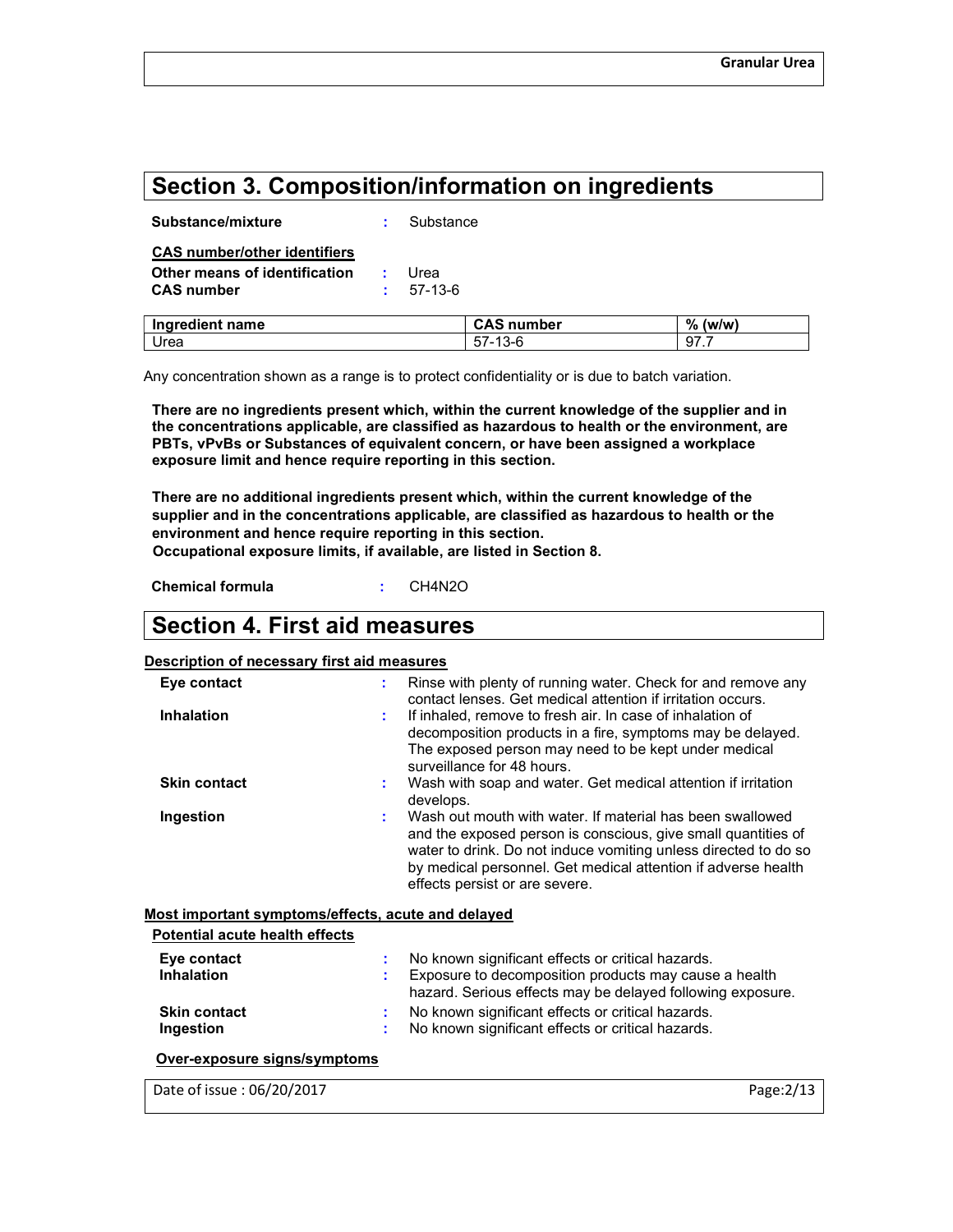| Eye contact         |    | No specific data.                                                                                                                                                                                                                                     |
|---------------------|----|-------------------------------------------------------------------------------------------------------------------------------------------------------------------------------------------------------------------------------------------------------|
| <b>Inhalation</b>   | ÷  | No specific data.                                                                                                                                                                                                                                     |
| <b>Skin contact</b> |    | No specific data.                                                                                                                                                                                                                                     |
| Ingestion           | ÷. | No specific data.                                                                                                                                                                                                                                     |
|                     |    | Indication of immediate medical attention and special treatment needed, if necessary                                                                                                                                                                  |
| Notes to physician  | ÷  | Treat symptomatically. Contact poison treatment specialist<br>immediately if large quantities have been ingested or inhaled.<br>In case of inhalation of decomposition products in a fire,<br>symptoms may be delayed. The exposed person may need to |

|                                                                 | be kept under medical surveillance for 48 hours.                                                                |
|-----------------------------------------------------------------|-----------------------------------------------------------------------------------------------------------------|
| <b>Specific treatments</b><br><b>Protection of first-aiders</b> | No specific treatment.<br>No action shall be taken involving any personal risk or without<br>suitable training. |

See toxicological information (section 11)

# Section 5. Firefighting measures

### Extinguishing media

| Suitable extinguishing media<br>Unsuitable extinguishing<br>media | ÷  | Use an extinguishing agent suitable for the surrounding fire.<br>None identified.                                                                                                                                                                                                             |
|-------------------------------------------------------------------|----|-----------------------------------------------------------------------------------------------------------------------------------------------------------------------------------------------------------------------------------------------------------------------------------------------|
| Specific hazards arising from<br>the chemical                     | ÷  | No specific fire or explosion hazard.                                                                                                                                                                                                                                                         |
| <b>Hazardous thermal</b><br>decomposition products                |    | Decomposition products may include the following materials:<br>carbon dioxide<br>carbon monoxide<br>nitrogen oxides<br>ammonia<br>Avoid breathing dusts, vapors or fumes from burning<br>materials.<br>In case of inhalation of decomposition products in a fire,<br>symptoms may be delayed. |
| Special protective actions for<br>fire-fighters                   | ÷. | Promptly isolate the scene by removing all persons from the<br>vicinity of the incident if there is a fire. No action shall be taken<br>involving any personal risk or without suitable training.                                                                                             |
| Special protective equipment<br>for fire-fighters                 | ÷. | Fire-fighters should wear appropriate protective equipment<br>and self-contained breathing apparatus (SCBA) with a full<br>face-piece operated in positive pressure mode.                                                                                                                     |
| <b>Remark</b>                                                     |    | None.                                                                                                                                                                                                                                                                                         |

# Section 6. Accidental release measures

# Personal precautions, protective equipment and emergency procedures

| For non-emergency personnel | No action shall be taken involving any personal risk or without<br>suitable training. Evacuate surrounding areas. Keep |
|-----------------------------|------------------------------------------------------------------------------------------------------------------------|
|                             | unnecessary and unprotected personnel from entering. Do not                                                            |

| Date of issue: 06/20/2017 | Page: 3/13 |
|---------------------------|------------|
|---------------------------|------------|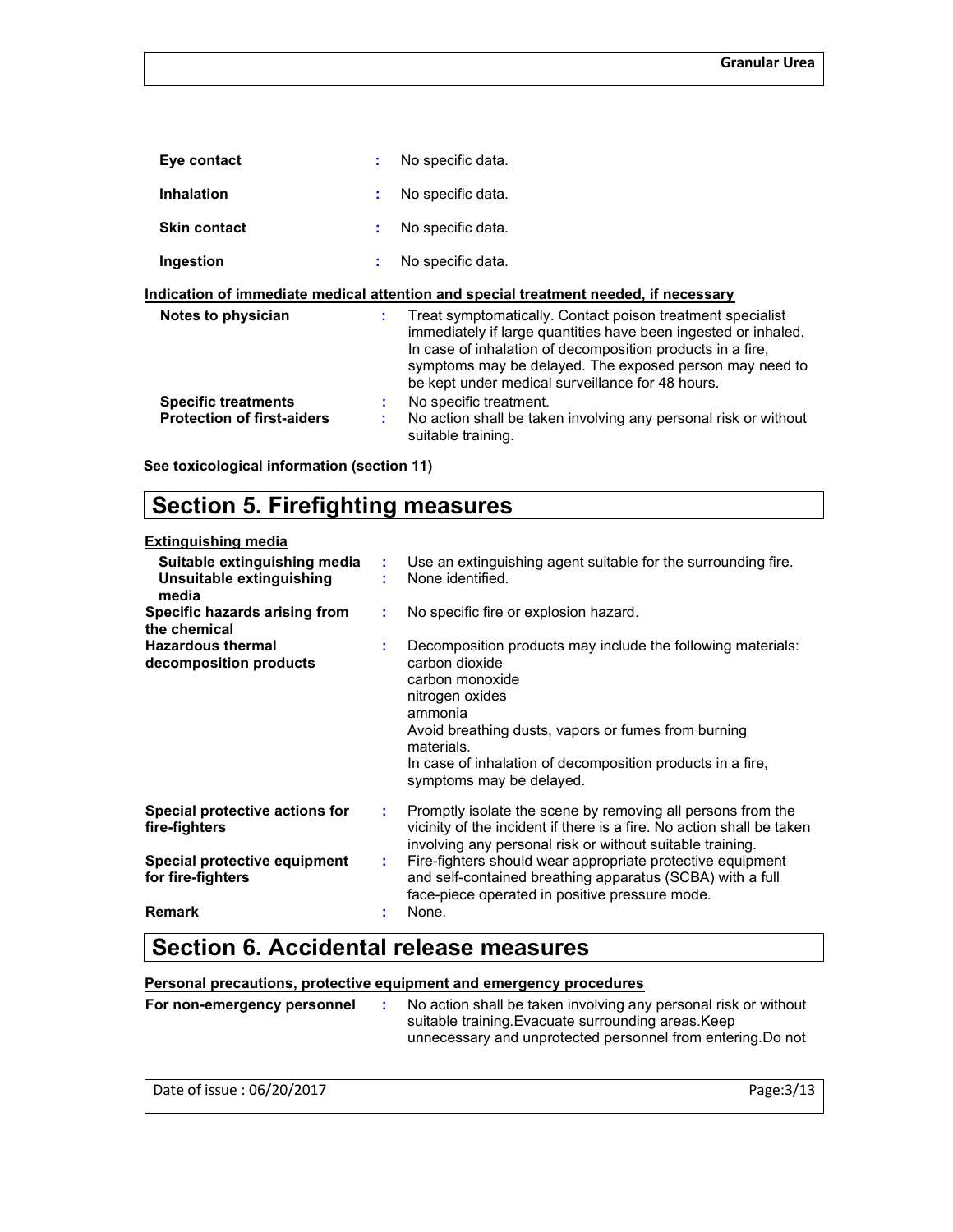|                                                      |    | touch or walk through spilled material. Put on appropriate<br>personal protective equipment.                                                                                                                                                                                                                                                         |
|------------------------------------------------------|----|------------------------------------------------------------------------------------------------------------------------------------------------------------------------------------------------------------------------------------------------------------------------------------------------------------------------------------------------------|
| For emergency responders                             |    | If specialized clothing is required to deal with the spillage, take<br>note of any information in Section 8 on suitable and unsuitable<br>materials. See also the information in "For non-emergency<br>personnel".                                                                                                                                   |
| - Environmental precautions                          |    | Avoid dispersal of spilled material and runoff and contact with<br>soil, waterways, drains and sewers. Inform the relevant<br>authorities if the product has caused environmental pollution<br>(sewers, waterways, soil or air).                                                                                                                     |
| Methods and material for containment and cleaning up |    |                                                                                                                                                                                                                                                                                                                                                      |
| <b>Small spill</b>                                   | ÷. | Move containers from spill area. Vacuum or sweep up material<br>and place in a designated, labeled waste container. Dispose of<br>via a licensed waste disposal contractor.                                                                                                                                                                          |
| Large spill                                          |    | Move containers from spill area. Prevent entry into sewers,<br>water courses, basements or confined areas. Vacuum or<br>sweep up material and place in a designated, labeled waste<br>container. Dispose of via a licensed waste disposal contractor.<br>Note: see section 1 for emergency contact information and<br>section 13 for waste disposal. |

# Section 7. Handling and storage

#### Precautions for safe handling

| <b>Protective measures</b>                                      |   | Put on appropriate personal protective equipment (see<br>Section 8).                                                                                                                                                                                                                                                                                                                                                                                                                                                  |
|-----------------------------------------------------------------|---|-----------------------------------------------------------------------------------------------------------------------------------------------------------------------------------------------------------------------------------------------------------------------------------------------------------------------------------------------------------------------------------------------------------------------------------------------------------------------------------------------------------------------|
| Advice on general<br>occupational hygiene                       |   | Eating, drinking and smoking should be prohibited in areas<br>where this material is handled, stored and processed.<br>Workers should wash hands and face before eating, drinking<br>and smoking. Remove contaminated clothing and protective<br>equipment before entering eating areas. See also Section 8<br>for additional information on hygiene measures.                                                                                                                                                        |
| Conditions for safe storage,<br>including any incompatibilities | ÷ | Store in accordance with local regulations. Store in original<br>container protected from direct sunlight in a dry, cool and well-<br>ventilated area, away from incompatible materials (see<br>section 10) and food and drink. Keep container tightly closed<br>and sealed until ready for use. Containers that have been<br>opened must be carefully resealed and kept upright to prevent<br>leakage. Do not store in unlabeled containers.<br>Use appropriate containment to avoid environmental<br>contamination. |

# Section 8. Exposure controls/personal protection

| <b>Control parameters</b>           |                                                                                                       |
|-------------------------------------|-------------------------------------------------------------------------------------------------------|
| Occupational exposure limits        | None.                                                                                                 |
| Appropriate engineering<br>controls | Good general ventilation should be sufficient to control worker<br>exposure to airborne contaminants. |
| Date of issue: 06/20/2017           | Page: $4/13$                                                                                          |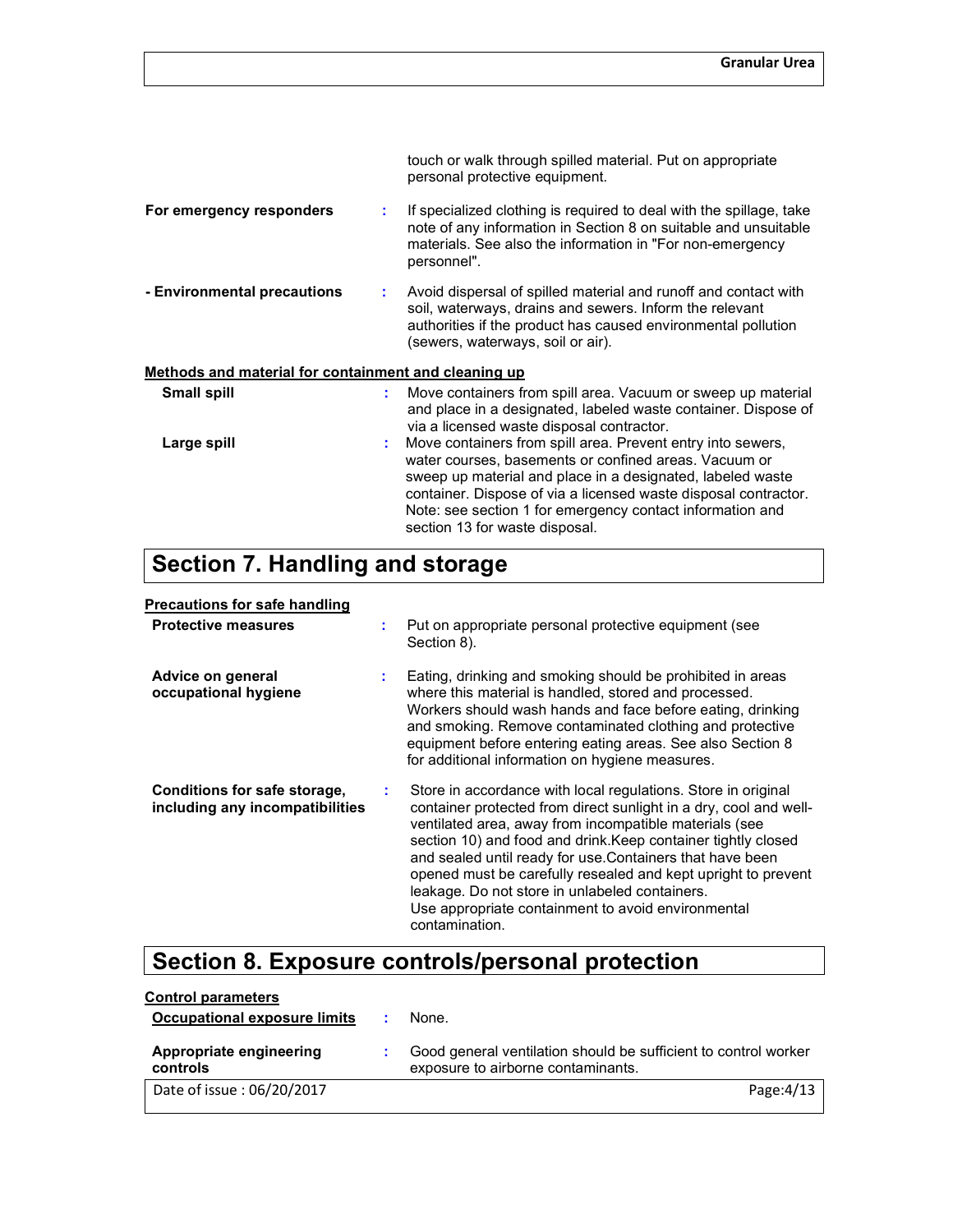| <b>Environmental exposure</b><br>controls                                      |    | Emissions from ventilation or work process equipment should<br>be checked to ensure they comply with the requirements of<br>environmental protection legislation. In some cases, fume<br>scrubbers, filters or engineering modifications to the process<br>equipment will be necessary to reduce emissions to<br>acceptable levels.                                                                                                                                                                                                                     |
|--------------------------------------------------------------------------------|----|---------------------------------------------------------------------------------------------------------------------------------------------------------------------------------------------------------------------------------------------------------------------------------------------------------------------------------------------------------------------------------------------------------------------------------------------------------------------------------------------------------------------------------------------------------|
| <b>Individual protection measures</b>                                          |    |                                                                                                                                                                                                                                                                                                                                                                                                                                                                                                                                                         |
| <b>Hygiene measures</b>                                                        | ÷  | Wash hands, forearms and face thoroughly after handling<br>chemical products, before eating, smoking and using the<br>lavatory and at the end of the working period. Wash<br>contaminated clothing before reusing. A washing facility or<br>water for eye and skin cleaning purposes should be present.                                                                                                                                                                                                                                                 |
| <b>Eye/face protection</b>                                                     |    | Safety eyewear complying with an approved standard should<br>be used when a risk assessment indicates this is necessary to<br>avoid exposure to liquid splashes, mists, gases or dusts.                                                                                                                                                                                                                                                                                                                                                                 |
| <b>Skin protection</b>                                                         |    |                                                                                                                                                                                                                                                                                                                                                                                                                                                                                                                                                         |
| <b>Hand protection</b>                                                         | ÷  | Chemical-resistant, impervious gloves complying with an<br>approved standard should be worn at all times when handling<br>chemical products if a risk assessment indicates this is<br>necessary. For general applications, we recommend gloves<br>with a thickness typically greater than 0.35 mm. It should be<br>emphasised that glove thickness is not necessarily a good<br>predictor of glove resistance to a specific chemical, as the<br>permeation efficiency of the glove will be dependent on the<br>exact composition of the glove material. |
| <b>Body protection</b>                                                         | t. | Personal protective equipment for the body should be selected<br>based on the task being performed and the risks involved.                                                                                                                                                                                                                                                                                                                                                                                                                              |
| Other skin protection                                                          | ÷  | Appropriate footwear and any additional skin protection<br>measures should be selected based on the task being<br>performed and the risks involved and should be approved by a<br>specialist before handling this product.                                                                                                                                                                                                                                                                                                                              |
| <b>Respiratory protection</b><br>Personal protective equipment<br>(Pictograms) |    | In case of inadequate ventilation wear respiratory protection.                                                                                                                                                                                                                                                                                                                                                                                                                                                                                          |

# Section 9. Physical and chemical properties

| Appearance                                               |                                                               |                                                                                |            |
|----------------------------------------------------------|---------------------------------------------------------------|--------------------------------------------------------------------------------|------------|
| <b>Physical state</b><br>Color<br>Odor<br>Odor threshold | ÷<br>$\blacksquare$<br>$\blacksquare$<br>×.<br>$\blacksquare$ | Solid [granulates]<br>White.<br>Odorless.slight, ammoniacal<br>Not determined. |            |
| рH                                                       | ÷                                                             | 9.5 [Conc.: 100 g/l]                                                           |            |
| <b>Melting/freezing point</b>                            | ÷                                                             | 134 °C                                                                         |            |
| <b>Boiling/condensation point</b>                        | ÷                                                             | Not determined.                                                                |            |
| <b>Sublimation temperature</b>                           | ÷                                                             | Not determined.                                                                |            |
| Date of issue: 06/20/2017                                |                                                               |                                                                                | Page: 5/13 |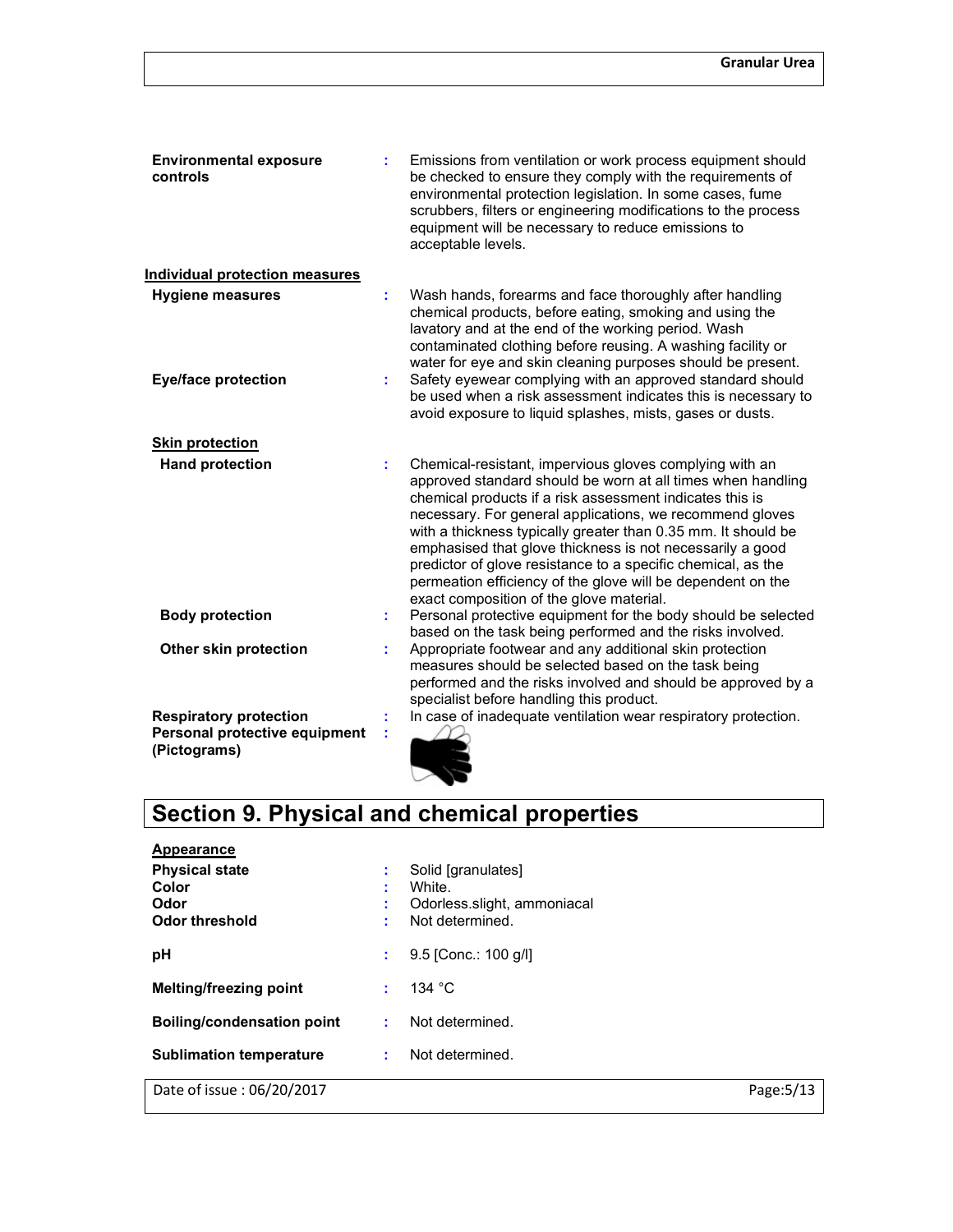| <b>Flash point</b>                                                | ÷         | Not applicable                                                                          |
|-------------------------------------------------------------------|-----------|-----------------------------------------------------------------------------------------|
| <b>Evaporation rate</b><br>Flammability (solid, gas)              | t in      | Not determined.<br>Non-flammable.                                                       |
| Lower and upper explosive<br>(flammable) limits<br>Vapor pressure | t i<br>÷. | Lower: Not determined.<br><b>Upper:</b> Not determined.<br>0.000016 hPa @ 20 °C (20 °C) |
| <b>Density</b>                                                    | ÷         | $1.33$ g/cm $3$                                                                         |
| <b>Relative density</b><br><b>Solubility</b>                      | t.<br>t   | Not determined.<br>Easily soluble in the following materials:<br>cold water             |
| Solubility in water                                               | ÷.        | $> 100$ g/l                                                                             |
| <b>Partition coefficient: n-</b><br>octanol/water                 | ÷.        | Not determined.                                                                         |
| <b>Auto-ignition temperature</b>                                  | ÷         | Not determined.                                                                         |
| <b>Decomposition temperature</b>                                  |           | Not determined.                                                                         |
| <b>Viscosity</b>                                                  |           | <b>Dynamic: Not determined.</b>                                                         |
|                                                                   |           | <b>Kinematic:</b> Not determined.                                                       |
| <b>Explosive properties</b>                                       |           | None.                                                                                   |
| <b>Oxidizing properties</b>                                       |           | None.                                                                                   |

# Section 10. Stability and reactivity

| <b>Reactivity</b>                            | ÷       | No specific test data related to reactivity available for this<br>product or its ingredients.                                                                                                                                          |
|----------------------------------------------|---------|----------------------------------------------------------------------------------------------------------------------------------------------------------------------------------------------------------------------------------------|
| <b>Chemical stability</b>                    | ÷.      | The product is stable.                                                                                                                                                                                                                 |
| <b>Possibility of hazardous</b><br>reactions | ÷.      | Under normal conditions of storage and use, hazardous<br>reactions will not occur.                                                                                                                                                     |
| <b>Conditions to avoid</b>                   | ÷       | Avoid contamination by any source including metals, dust and<br>organic materials.                                                                                                                                                     |
| Incompatible materials<br><b>Remark</b>      | ÷.<br>÷ | Urea reacts with calcium hypochlorite or sodium hypochlorite<br>to form the explosive nitrogen trichloride.<br>Reactive or incompatible with the following materials:<br>Oxidizing agents<br>acids<br>alkalis<br>Nitrites and nitrates |
| Hazardous decomposition<br>products          | ÷.      | Under normal conditions of storage and use, hazardous<br>decomposition products should not be produced.                                                                                                                                |

# Section 11. Toxicological information

# Information on toxicological effects

Date of issue : 06/20/2017 Page:6/13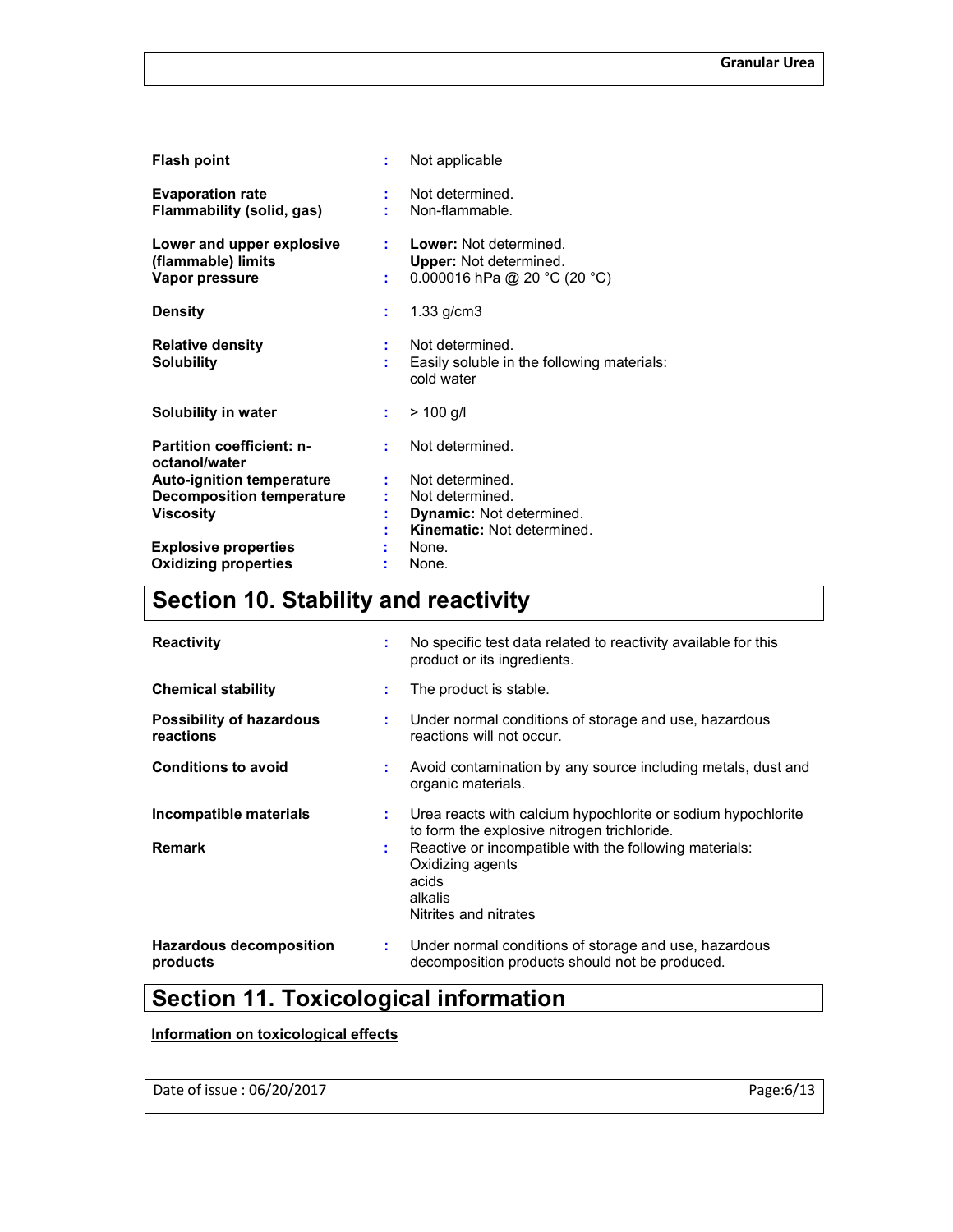#### Acute toxicity

| Product /<br>ingredient<br>name                                | <b>Result</b> | <b>Species</b> | <b>Dose</b>                                                                                            | <b>Exposure</b>           | <b>References</b> |  |
|----------------------------------------------------------------|---------------|----------------|--------------------------------------------------------------------------------------------------------|---------------------------|-------------------|--|
| Urea                                                           |               |                |                                                                                                        |                           |                   |  |
|                                                                | LD50 Oral     | Rat            | 14,300 mg/kg<br>OECD <sub>401</sub>                                                                    | <b>Not</b><br>applicable. | <b>IUCLID 5</b>   |  |
| <b>Conclusion/Summary</b>                                      |               | ÷.             | No known significant effects or critical hazards.                                                      |                           |                   |  |
| <b>Irritation/Corrosion</b>                                    |               |                |                                                                                                        |                           |                   |  |
| <b>Conclusion/Summary</b>                                      |               |                |                                                                                                        |                           |                   |  |
| <b>Skin</b>                                                    |               | ÷.             | No known significant effects or critical hazards.                                                      |                           |                   |  |
| <b>Eyes</b>                                                    |               | ÷.             | No known significant effects or critical hazards.                                                      |                           |                   |  |
| <b>Respiratory</b>                                             |               | ÷.             | No known significant effects or critical hazards.                                                      |                           |                   |  |
| <b>Sensitization</b>                                           |               |                |                                                                                                        |                           |                   |  |
| <b>Conclusion/Summary</b><br><b>Skin</b><br><b>Respiratory</b> |               | ÷              | No known significant effects or critical hazards.<br>No known significant effects or critical hazards. |                           |                   |  |
| <b>Mutagenicity</b>                                            |               |                |                                                                                                        |                           |                   |  |
| <b>Conclusion/Summary</b>                                      |               |                | No known significant effects or critical hazards.                                                      |                           |                   |  |
| Carcinogenicity                                                |               |                |                                                                                                        |                           |                   |  |

| <b>Product / ingredient</b><br>name | Result                     | <b>Species</b> | <b>Dose</b> | Exposure                  | <b>References</b> |
|-------------------------------------|----------------------------|----------------|-------------|---------------------------|-------------------|
| Urea                                | Negative -<br>Oral - NOAEL | Rat            | 2,250 mg/kg | <b>Not</b><br>applicable. | <b>IUCLID 5</b>   |

Conclusion/Summary : No known significant effects or critical hazards.

### Reproductive toxicity

| Product /<br>ingredient<br>name | <b>Maternal</b><br>toxicity | Fertility          | <b>Development</b><br>toxin | <b>Species</b> | <b>Dose</b>           | <b>Exposure</b>  | <b>References</b> |
|---------------------------------|-----------------------------|--------------------|-----------------------------|----------------|-----------------------|------------------|-------------------|
| Urea                            | Not<br>applicable.          | Not<br>applicable. | <b>Negative</b>             | Rat            | Oral:<br>500<br>mg/kg | davs per<br>week | <b>IUCLID 5</b>   |

Conclusion/Summary : No known significant effects or critical hazards.

### **Teratogenicity**

Conclusion/Summary : No known significant effects or critical hazards.

# Specific target organ toxicity (single exposure)

No known significant effects or critical hazards.

Date of issue : 06/20/2017 Page:7/13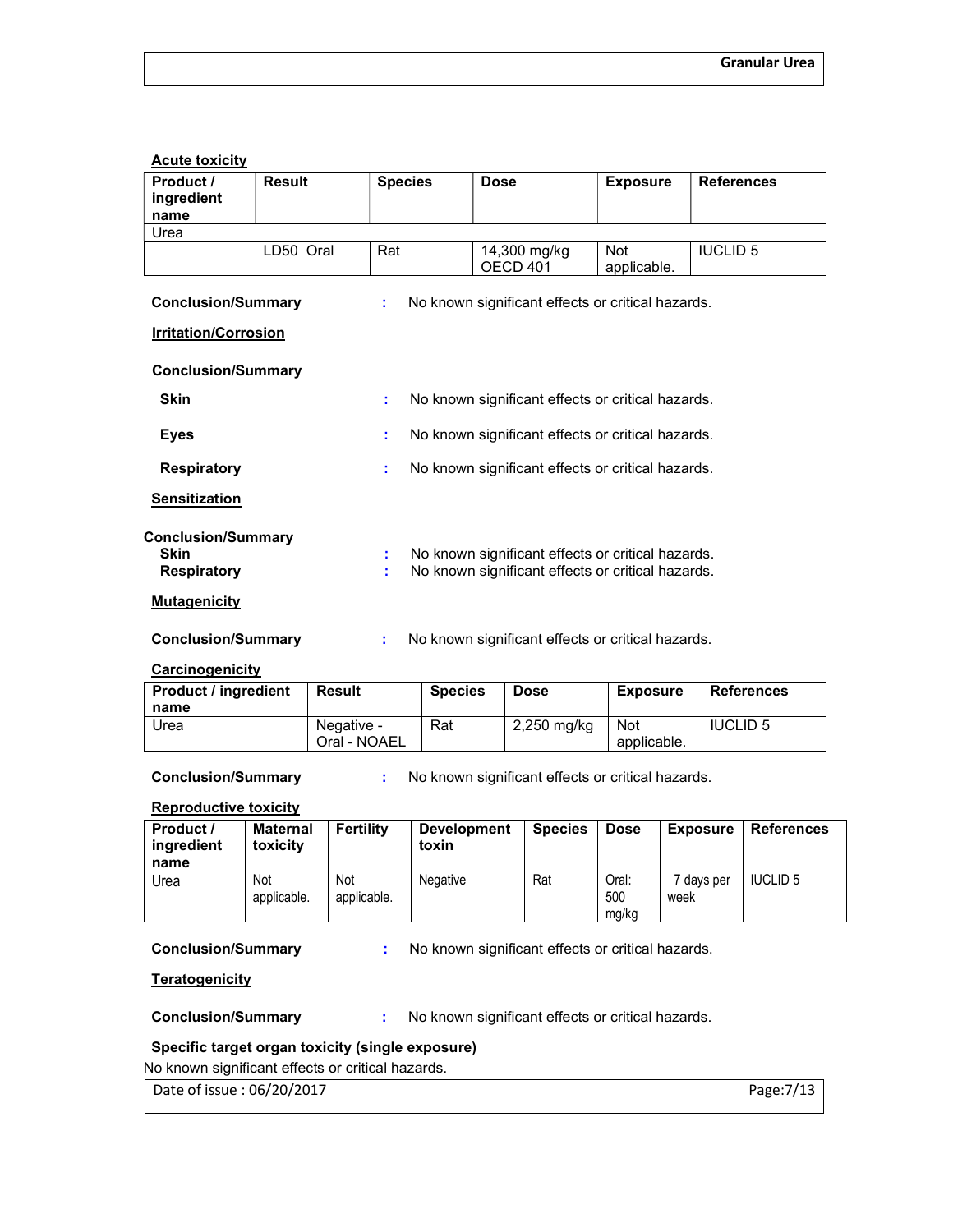#### Specific target organ toxicity (repeated exposure)

No known significant effects or critical hazards.

# Aspiration hazard

No known significant effects or critical hazards.

| Information on likely routes of : Not available.<br>exposure    |      |                                                                                                                                                                          |
|-----------------------------------------------------------------|------|--------------------------------------------------------------------------------------------------------------------------------------------------------------------------|
| <b>Potential acute health effects</b>                           |      |                                                                                                                                                                          |
| Eye contact<br><b>Inhalation</b>                                |      | No known significant effects or critical hazards.<br>Exposure to decomposition products may cause a health<br>hazard. Serious effects may be delayed following exposure. |
| <b>Skin contact</b><br>Ingestion                                |      | No known significant effects or critical hazards.<br>No known significant effects or critical hazards.                                                                   |
|                                                                 |      | Symptoms related to the physical, chemical and toxicological characteristics                                                                                             |
| Eye contact                                                     |      | No specific data.                                                                                                                                                        |
| <b>Inhalation</b>                                               | ÷.   | No specific data.                                                                                                                                                        |
| <b>Skin contact</b>                                             |      | No specific data.                                                                                                                                                        |
| Ingestion                                                       |      | No specific data.                                                                                                                                                        |
|                                                                 |      | Delayed and immediate effects as well as chronic effects from short and long-term exposure                                                                               |
| <b>Short term exposure</b>                                      |      |                                                                                                                                                                          |
| Potential immediate effects<br><b>Potential delayed effects</b> | t in | : Not available.<br>Not available.                                                                                                                                       |
| Long term exposure                                              |      |                                                                                                                                                                          |

| LUIIY ICHII CANUSUIC               |                |
|------------------------------------|----------------|
| <b>Potential immediate effects</b> | Not available. |
| <b>Potential delayed effects</b>   | Not available. |

### Potential chronic health effects

| <b>Product / ingredient</b><br>name | <b>Result</b>        | <b>Species</b> | <b>Dose</b>    | <b>Exposure</b>                | <b>References</b> |
|-------------------------------------|----------------------|----------------|----------------|--------------------------------|-------------------|
| Urea                                | <b>NOAEL</b><br>Oral | Rat            | 2.250<br>mg/kg | 12months 7<br>days per<br>week | <b>IUCLID 5</b>   |

| <b>Conclusion/Summary</b>    | No known significant effects or critical hazards.                                                      |
|------------------------------|--------------------------------------------------------------------------------------------------------|
| General<br>Carcinogenicity   | No known significant effects or critical hazards.<br>No known significant effects or critical hazards. |
| <b>Mutagenicity</b>          | : No known significant effects or critical hazards.                                                    |
| <b>Teratogenicity</b>        | No known significant effects or critical hazards.                                                      |
| <b>Developmental effects</b> | : No known significant effects or critical hazards.                                                    |
| <b>Fertility effects</b>     | : No known significant effects or critical hazards.                                                    |

### Over-exposure signs/symptoms

Eye contact : No specific data.

Date of issue : 06/20/2017 Page:8/13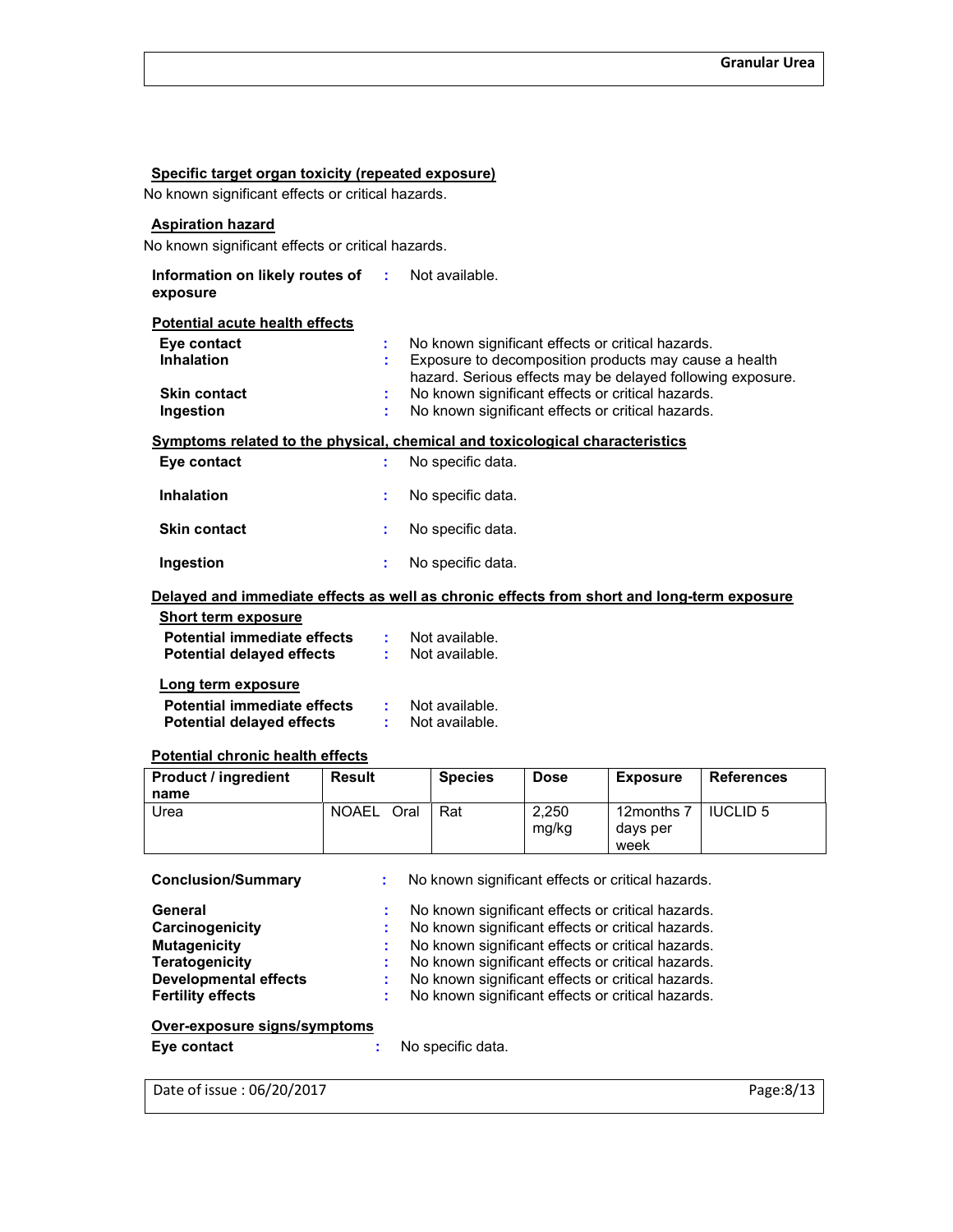| <b>Inhalation</b>   | No specific data. |
|---------------------|-------------------|
| <b>Skin contact</b> | No specific data. |
| Ingestion           | No specific data. |

Numerical measures of toxicity

Acute toxicity estimates

Not available.

# Section 12. Ecological information

#### **Toxicity**

| $. •$                               |                                                                               |                  |                 |                   |
|-------------------------------------|-------------------------------------------------------------------------------|------------------|-----------------|-------------------|
| <b>Product / ingredient</b><br>name | <b>Result</b>                                                                 | <b>Species</b>   | <b>Exposure</b> | <b>References</b> |
|                                     |                                                                               |                  |                 |                   |
| Urea                                |                                                                               |                  |                 |                   |
|                                     | Acute LC50 6,810<br>mg/l Fresh water                                          | Fish             | 96 h            | <b>IUCLID 5</b>   |
|                                     | Acute EC50 10,000<br>mg/l Fresh water                                         | Daphnia<br>magna | 24 h            | <b>IUCLID 5</b>   |
|                                     | Chronic No-<br>observable-<br>effect-<br>concentration 47<br>mg/l Fresh water | Algae            | 192 h           | <b>IUCLID 5</b>   |

Conclusion/Summary : No known significant effects or critical hazards.

# Persistence and degradability

| Product /<br>ingredient name | Test                                                                  | <b>Result</b>                                      | <b>Dose</b>              | <b>Inoculum</b>     | <b>References</b> |
|------------------------------|-----------------------------------------------------------------------|----------------------------------------------------|--------------------------|---------------------|-------------------|
| Urea                         | 302B Inherent<br>Biodegradabilit<br>v: Zahn-<br>Wellens/EMP<br>A Test | $96 \% -$<br>Inherently<br>biodegradable<br>- 16 d | <b>Not</b><br>applicable | Activated<br>sludge | <b>IUCLID</b>     |

Conclusion/Summary : No known significant effects or critical hazards.

#### Bioaccumulative potential

| <b>Product / ingredient</b><br>name       | LogPow |                                                                                                  | <b>BCF</b>                                        | <b>Potential</b> |
|-------------------------------------------|--------|--------------------------------------------------------------------------------------------------|---------------------------------------------------|------------------|
| Urea                                      | 1.73   |                                                                                                  | Not applicable.                                   | low              |
| <b>Conclusion/Summary</b>                 | ÷      |                                                                                                  | No known significant effects or critical hazards. |                  |
| <b>Mobility in soil</b>                   |        |                                                                                                  |                                                   |                  |
| Soil/water partition<br>coefficient (KOC) |        | Not available.                                                                                   |                                                   |                  |
| <b>Mobility</b>                           | ÷      | This product may move with surface or groundwater flows<br>because its water solubility is: high |                                                   |                  |
| Other adverse effects                     | ÷.     |                                                                                                  | No known significant effects or critical hazards. |                  |
| Date of issue: 06/20/2017                 |        |                                                                                                  |                                                   | Page: $9/13$     |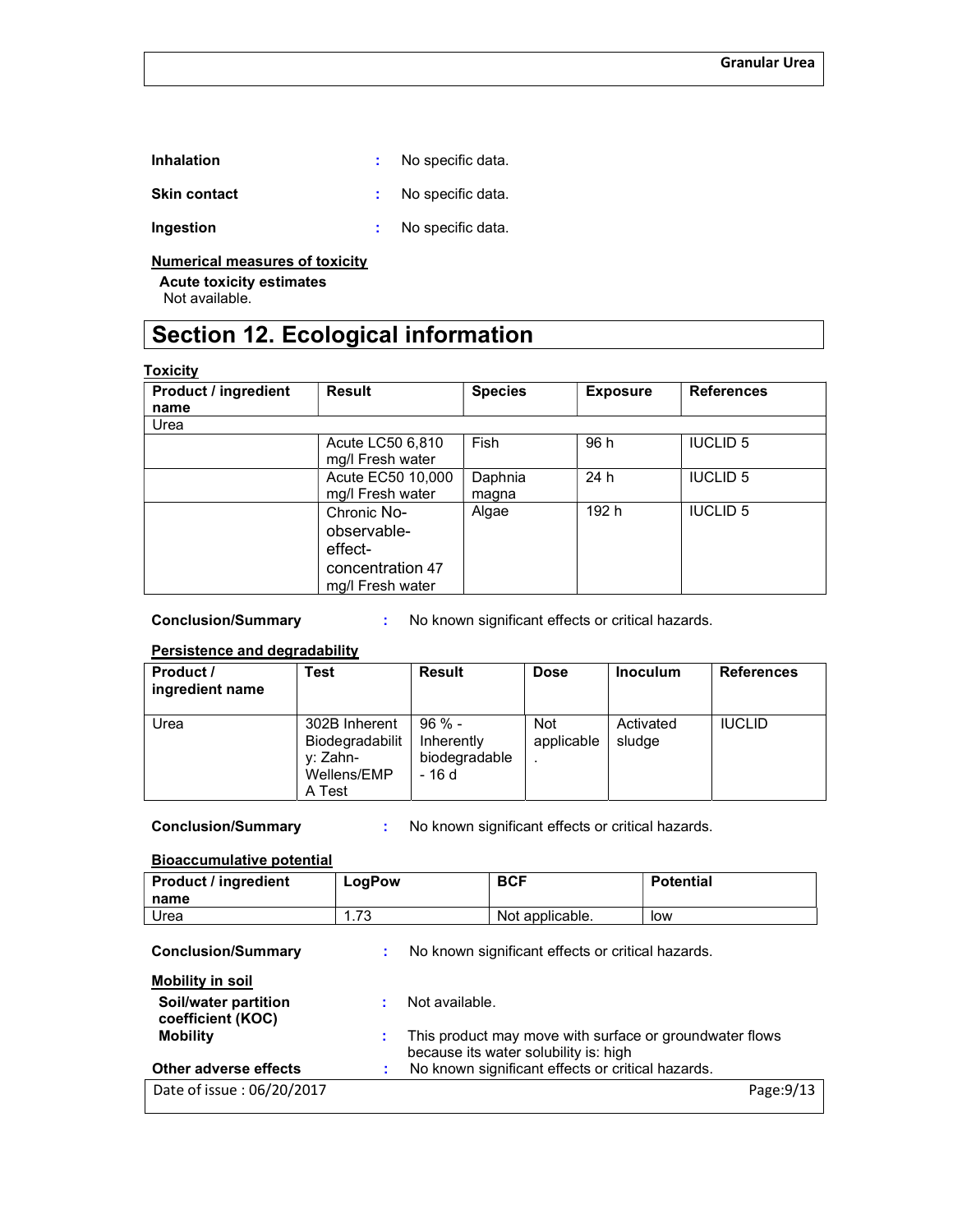# Section 13. Disposal considerations

# Product

**Methods of disposal : The generation of waste should be avoided or minimized** wherever possible. Disposal of this product, solutions and any by-products should at all times comply with the requirements of environmental protection and waste disposal legislation and any regional local authority requirements. Dispose of surplus and non-recyclable products via a licensed waste disposal contractor. Waste should not be disposed of untreated to the sewer unless fully compliant with the requirements of all authorities with jurisdiction. Waste packaging should be recycled. Incineration or landfill should only be considered when recycling is not feasible. This material and its container must be disposed of in a safe way. Empty containers or liners may retain some product residues. Avoid dispersal of spilled material and runoff and contact with soil, waterways, drains and sewers.

# Section 14. Transport information

| <b>Regulation: UN Class</b>                                   |                 |
|---------------------------------------------------------------|-----------------|
| 14.1 UN number                                                | Not regulated.  |
| 14.2 UN proper shipping name                                  | Not applicable. |
| 14.3 Transport hazard class(es)                               | Not applicable. |
|                                                               |                 |
| 14.4 Packing group                                            | Not applicable. |
| <b>14.5 Environmental hazards</b>                             | No.             |
|                                                               |                 |
| <b>Additional information</b><br><b>Environmental hazards</b> | : No.           |

| <b>Regulation: IMDG</b>           |                  |
|-----------------------------------|------------------|
| 14.1 UN number                    | Not regulated.   |
| 14.2 UN proper shipping name      | Not applicable.  |
| 14.3 Transport hazard class(es)   | Not applicable.  |
|                                   |                  |
| 14.4 Packing group                | Not applicable.  |
| <b>14.5 Environmental hazards</b> | No.              |
| <b>Additional information</b>     |                  |
| <b>Marine pollutant</b>           | : Not available. |

| <b>Regulation: IATA</b>         |                 |
|---------------------------------|-----------------|
| 14.1 UN number                  | Not regulated.  |
| 14.2 UN proper shipping name    | Not applicable. |
| 14.3 Transport hazard class(es) | Not applicable. |
|                                 |                 |
| Date of issue: 06/20/2017       | Page: 10/13     |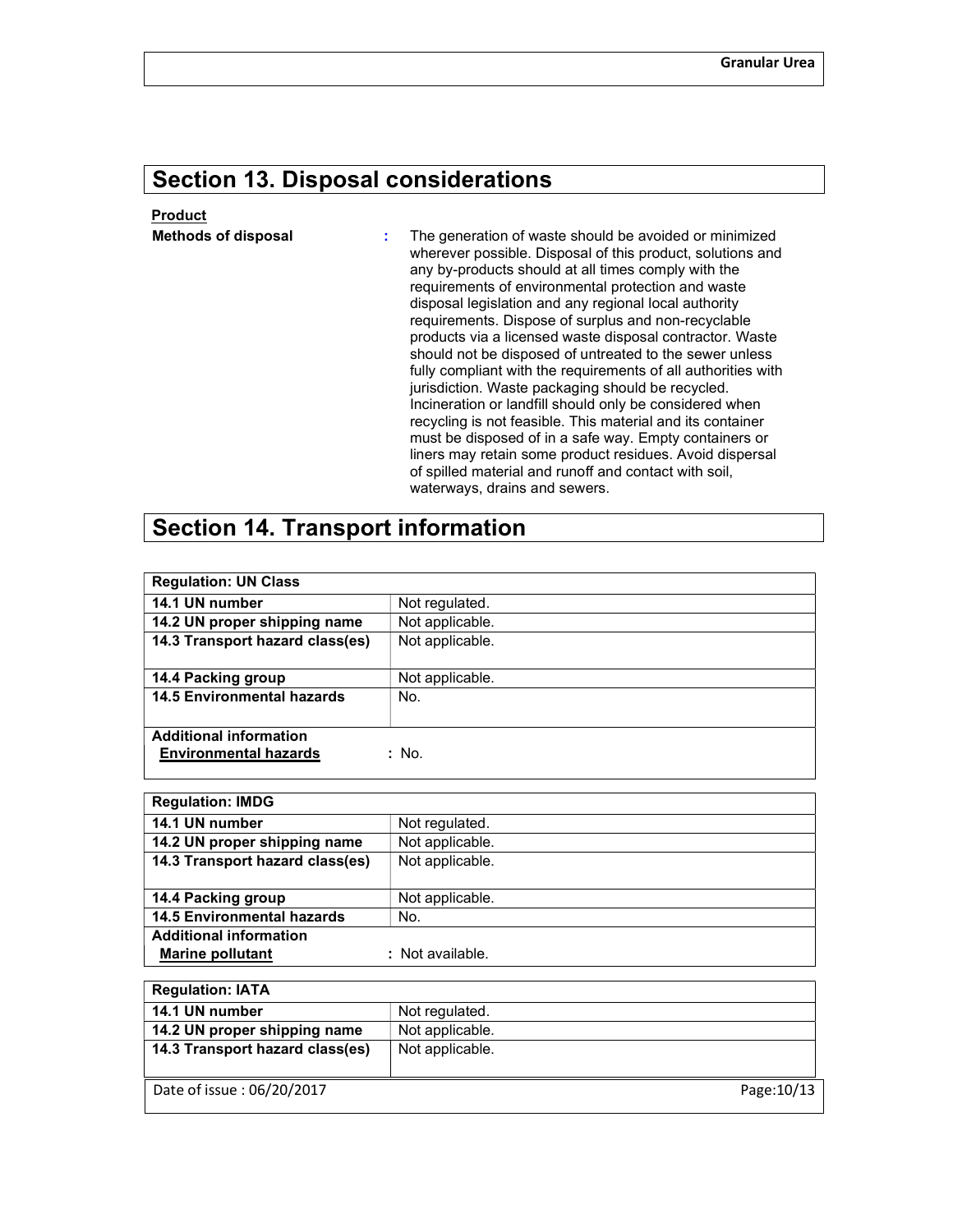| 14.4 Packing group            | Not applicable. |
|-------------------------------|-----------------|
| 14.5 Environmental hazards    | No.             |
| <b>Additional information</b> |                 |
| <b>Marine pollutant</b>       | No.             |

| <b>Regulation: DOT Classification</b> |                 |
|---------------------------------------|-----------------|
| 14.1 UN number                        | Not regulated.  |
| 14.2 UN proper shipping name          | Not applicable. |
| 14.3 Transport hazard class(es)       | Not applicable. |
|                                       |                 |
| 14.4 Packing group                    | Not applicable. |
| <b>14.5 Environmental hazards</b>     | No.             |
| <b>Additional information</b>         |                 |
| <b>Marine pollutant</b>               | Not available.  |
|                                       |                 |

| <b>Regulation: TDG Class</b>      |                 |
|-----------------------------------|-----------------|
| 14.1 UN number                    | Not regulated.  |
| 14.2 UN proper shipping name      | Not applicable. |
| 14.3 Transport hazard class(es)   | Not applicable. |
| 14.4 Packing group                | Not applicable. |
| <b>14.5 Environmental hazards</b> | No.             |
| <b>Additional information</b>     |                 |
| Not applicable.                   |                 |
| <b>Environmental hazards</b>      | : No.           |

| 14.6 Special precautions for<br>user | ÷ | Transport within user's premises: Ensure that persons<br>transporting the product know what to do in the event of<br>an accident or spillage. |
|--------------------------------------|---|-----------------------------------------------------------------------------------------------------------------------------------------------|
| <b>IMSBC</b>                         |   |                                                                                                                                               |
| Bulk cargo shipping name             |   | URFA                                                                                                                                          |
| <b>Class</b>                         |   | Not applicable.                                                                                                                               |
| Group                                | ÷ | С                                                                                                                                             |
| <b>Marpol V</b>                      | ÷ | Non-HMF                                                                                                                                       |
| Transport in bulk according to       | ÷ | Not applicable.                                                                                                                               |
| Annex II of MARPOL and the           |   |                                                                                                                                               |
| <b>IBC Code</b>                      |   |                                                                                                                                               |

# Section 15. Regulatory information

Canadian lists

| <b>Canadian NPRI</b>         | None of the components are listed. |
|------------------------------|------------------------------------|
| <b>CEPA Toxic substances</b> | None of the components are listed. |

# **Inventory list**

Philippines inventory (PICCS): All components are listed or exempted. New Zealand Inventory of Chemicals (NZIoC): All components are listed or exempted.

Date of issue : 06/20/2017 Page:11/13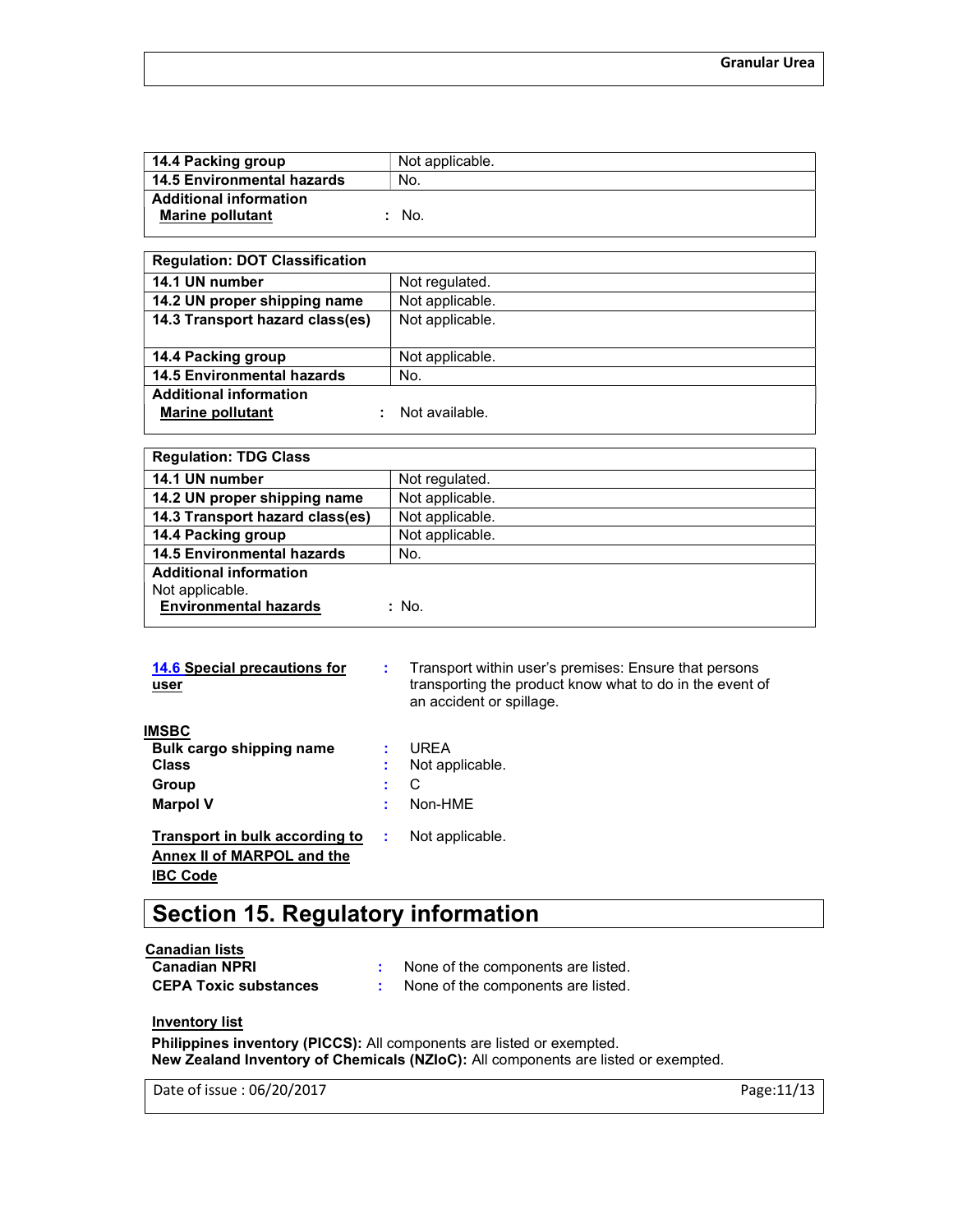Korea inventory: All components are listed or exempted. Japan inventory: All components are listed or exempted. China inventory (IECSC): All components are listed or exempted. Australia inventory (AICS): All components are listed or exempted. Canada inventory (DSL and NDSL): All components are listed or exempted. Taiwan Chemical Substances Inventory (TCSI): All components are listed or exempted. Taiwan Chemical Substances Inventory (TCSI): All components are listed or exempted. United States inventory (TSCA 8b): All components are listed or exempted. EC INVENTORY (EINECS/ELINCS): All components are listed or exempted. Canada: All components are listed or exempted.

# Section 16. Other information

| Key to abbreviations | ADN/ADNR = European Provisions concerning the International Carriage of<br>Dangerous Goods by Inland Waterway<br>ADR = The European Agreement concerning the International Carriage of<br>Dangerous Goods by Road<br>ATE = Acute Toxicity Estimate<br><b>BCF</b> = Bioconcentration Factor<br>$bw = Body weight$<br>GHS = Globally Harmonized System of Classification and Labelling of<br>Chemicals<br>IATA = International Air Transport Association<br>IBC = Intermediate Bulk Container<br><b>IMDG</b> = International Maritime Dangerous Goods<br>LogPow = logarithm of the octanol/water partition coefficient<br>MARPOL = International Convention for the Prevention of Pollution From<br>Ships, 1973 as modified by the Protocol of 1978. ("Marpol" = marine pollution)<br>NOHSC - National Occupational Health and Safety Commission<br>RID = The Regulations concerning the International Carriage of Dangerous<br>Goods by Rail |
|----------------------|---------------------------------------------------------------------------------------------------------------------------------------------------------------------------------------------------------------------------------------------------------------------------------------------------------------------------------------------------------------------------------------------------------------------------------------------------------------------------------------------------------------------------------------------------------------------------------------------------------------------------------------------------------------------------------------------------------------------------------------------------------------------------------------------------------------------------------------------------------------------------------------------------------------------------------------------|
|                      | SUSDP - Standard for the Uniform Scheduling of Drugs and Poisons<br>UN = United Nations                                                                                                                                                                                                                                                                                                                                                                                                                                                                                                                                                                                                                                                                                                                                                                                                                                                     |

#### Procedure used to derive the classification Classification Justification

| VIAJJIIIUALIVII                                                                                                            |                                          | vusunvauvn                                                                                                                                                                                                                                                                         |            |
|----------------------------------------------------------------------------------------------------------------------------|------------------------------------------|------------------------------------------------------------------------------------------------------------------------------------------------------------------------------------------------------------------------------------------------------------------------------------|------------|
| Not classified.                                                                                                            |                                          | Calculation method                                                                                                                                                                                                                                                                 |            |
| <b>References</b>                                                                                                          | ÷.<br>Substances.                        | EU REACH IUCLID5 CSR.<br>National Institute for Occupational Safety and Health, U.S.<br>Dept. of Health, Education, and Welfare, Reports and<br>Memoranda Registry of Toxic Effects of Chemical<br>Sphera Solutions Inc., 4777 Levy Street, St Laurent, Quebec<br>HAR 2P9, Canada. |            |
| <b>History</b><br>Date of printing<br>Date of issue/Date of revision<br>Date of previous issue<br><b>Revision comments</b> | 06/05/2020<br>06/20/2017<br>: 05/22/2017 | See Section 1 for supplier contact information.<br>See Section 1 for emergency contact information.                                                                                                                                                                                |            |
| <b>Version</b><br><b>Prepared by</b>                                                                                       | 2.1                                      | Yara Chemical Compliance (YCC).<br>Indicates information that has changed from previously issued version.                                                                                                                                                                          |            |
|                                                                                                                            |                                          |                                                                                                                                                                                                                                                                                    |            |
| Date of issue: 06/20/2017                                                                                                  |                                          |                                                                                                                                                                                                                                                                                    | Page:12/13 |